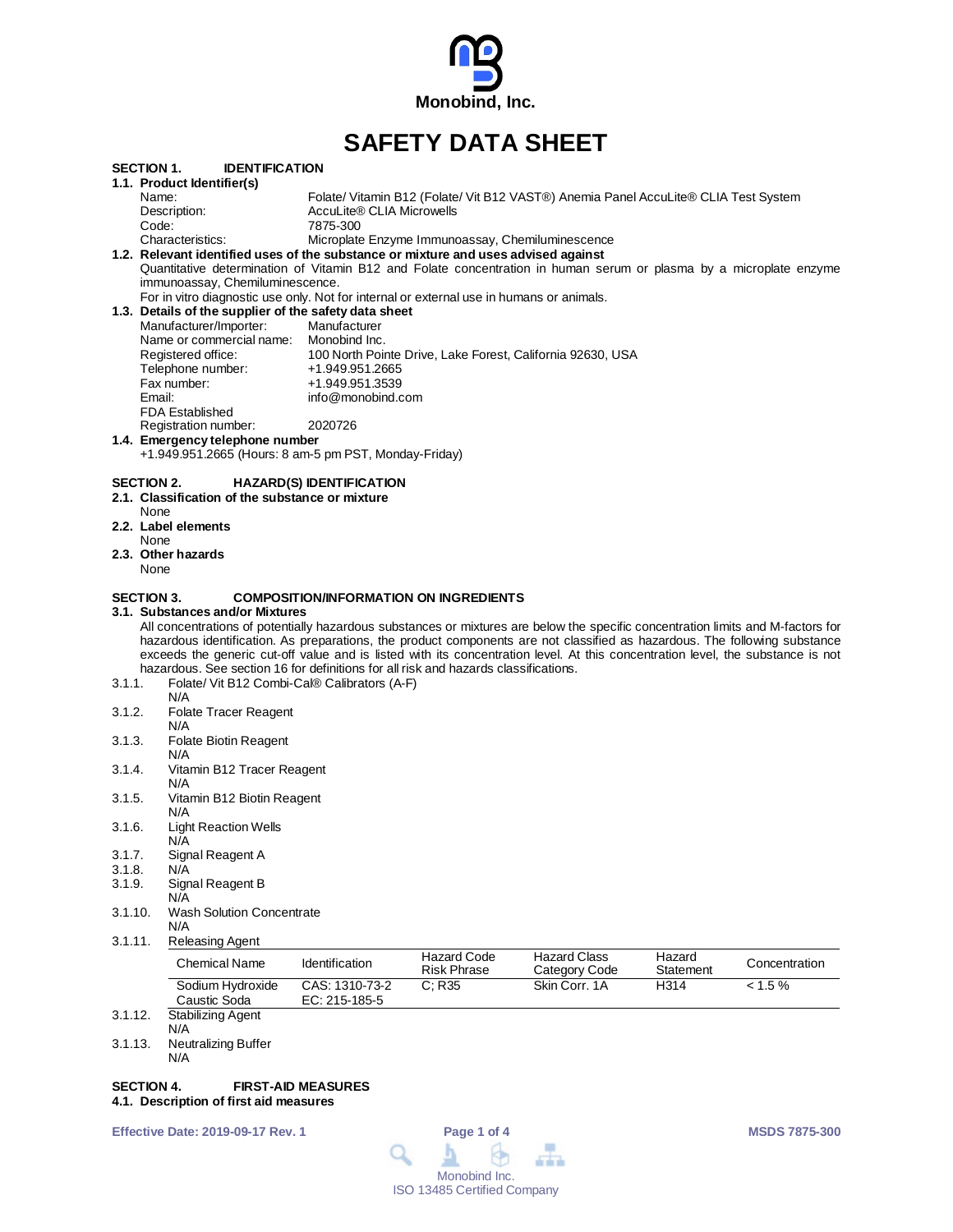| General instructions: | Immediately rinse with soap and plenty of water. Use personal protective working aids.               |
|-----------------------|------------------------------------------------------------------------------------------------------|
| If inhaled:           | Transport the affected person into the open air. If there are respiratory complaints, oxygen must be |
|                       | administered. If irritation persists, seek medical advice.                                           |

In case of skin contact: Wash contacted area with soap and water. Remove contaminated clothing. If irritation occurs, seek medical advice.

In case of contact with eyes: Rinse with a stream of water for at least 15 minutes. Thorough rinsing must be ensured by opening the eyelids. If irritation occurs, seek medical advice.

If ingested: Do NOT induce vomiting. If conscious, rinse the mouth and administer a large amount of water to dilute the substance. In the case of unconsciousness, never administer anything orally. If irritation occurs, seek medical advice.

#### **4.2. Most important symptoms and effects, both acute and delayed**

#### No data available

**4.3. Indication of any immediate medical attention and special treatment needed** No data available

#### **SECTION 5. FIRE-FIGHTING MEASURES**

#### **5.1. Extinguishing media**

Carbon dioxide, dry powder, foam, water

**5.2. Special hazards arising from the substance or mixture**

## None

**5.3. Advice for firefighters**

Wear appropriate personal protective equipment and clothing. Wear self-contained breathing apparatus, if necessary.

#### **SECTION 6. ACCIDENTAL RELEASE MEASURES**

- **6.1. Personal precautions, protective equipment and emergency procedures**
- Avoid contact with skin and eyes. Wear suitable personal protective clothing.
- **6.2. Environmental precautions**
	- Avoid penetration into sewerage systems, surface and ground water. Avoid soil pollution.
- **6.3. Methods and material for containment and cleaning up** Cover with suitable absorbing material. After removing the substance, rinse the spot of spilling thoroughly with water and soap.

Dispose of waste according to all federal, state, and local regulations.

#### **6.4. Reference to other sections**

See Section 8 for personal protective equipment. See Section 13 for appropriate disposal methods.

#### **SECTION 7. HANDLING AND STORAGE**

#### **7.1. Precautions for safe handling**

Avoid spills. Avoid contact with skin, eyes and clothing. Use suitable protective means to work with the substance. Use in a well-ventilated area. Follow good manufacturing practices when using product. Do not drink, smoke, or eat in work areas.

#### **7.2. Conditions for safe storage, including any incompatibilities**

7.2.1. Kit and unopened components:

Store at temperatures between + 2 and + 8 °C in a dry and dark place until expiration date. Avoid extended exposure to heat and light.

#### 7.2.1. Opened components:

- Stable for sixty (60) days when stored at 2-8 °C.
- 7.2.2. For prepared reagents (see product insert):
	- Diluted wash buffer should be stored at room temperature (2-30 °C) for up to 60 days.

Working Signal solution should be stored at 2-8 °C and is stable for thirty-six (36) hours.

#### **7.3. Specific end uses**

Product procedure should be performed by a skilled individual or trained professional for in vitro diagnostic use only.

#### **SECTION 8. EXPOSURE CONTROL/PERSONAL PROTECTION**

#### **8.1. Control parameters**

No substances with occupational exposure limits.

- **8.2. Exposure controls** 8.2.1. Eye/face protection: Safety glasses or goggles with side shields recommended<br>8.2.2. Skin protection: Compatible protective gloves recommended. Wash han Compatible protective gloves recommended. Wash hands after properly removing and disposing of gloves. Other skin protection: Laboratory coats are recommended.<br>
Respiratory protection: No respiratory protection is required 8.2.3. Respiratory protection: No respiratory protection is required. Use product in rooms enabling good ventilation. If
- local exhaustion is necessary, general (forced) exhaustion is recommended.
- 8.2.4. Thermal hazards:

#### **SECTION 9. PHYSICAL AND CHEMICAL PROPERTIES**

- **9.1. Information on basic physical and chemical properties**
- Appearance:
	- Physical state (at 20 °C)<br>Liquid: Cali Liquid: Calibrators, Tracer Reagent, Biotin Reagent, Wash Solution Concentrate, Signal Solution<br>
	Stabilizing agent (powder), Microtiter strips Stabilizing agent (powder), Microtiter strips Colour<br>Straw: Calibrators

**Effective Date: 2019-09-17 Rev. 1 Page 2 of 4 MSDS 7875-300**

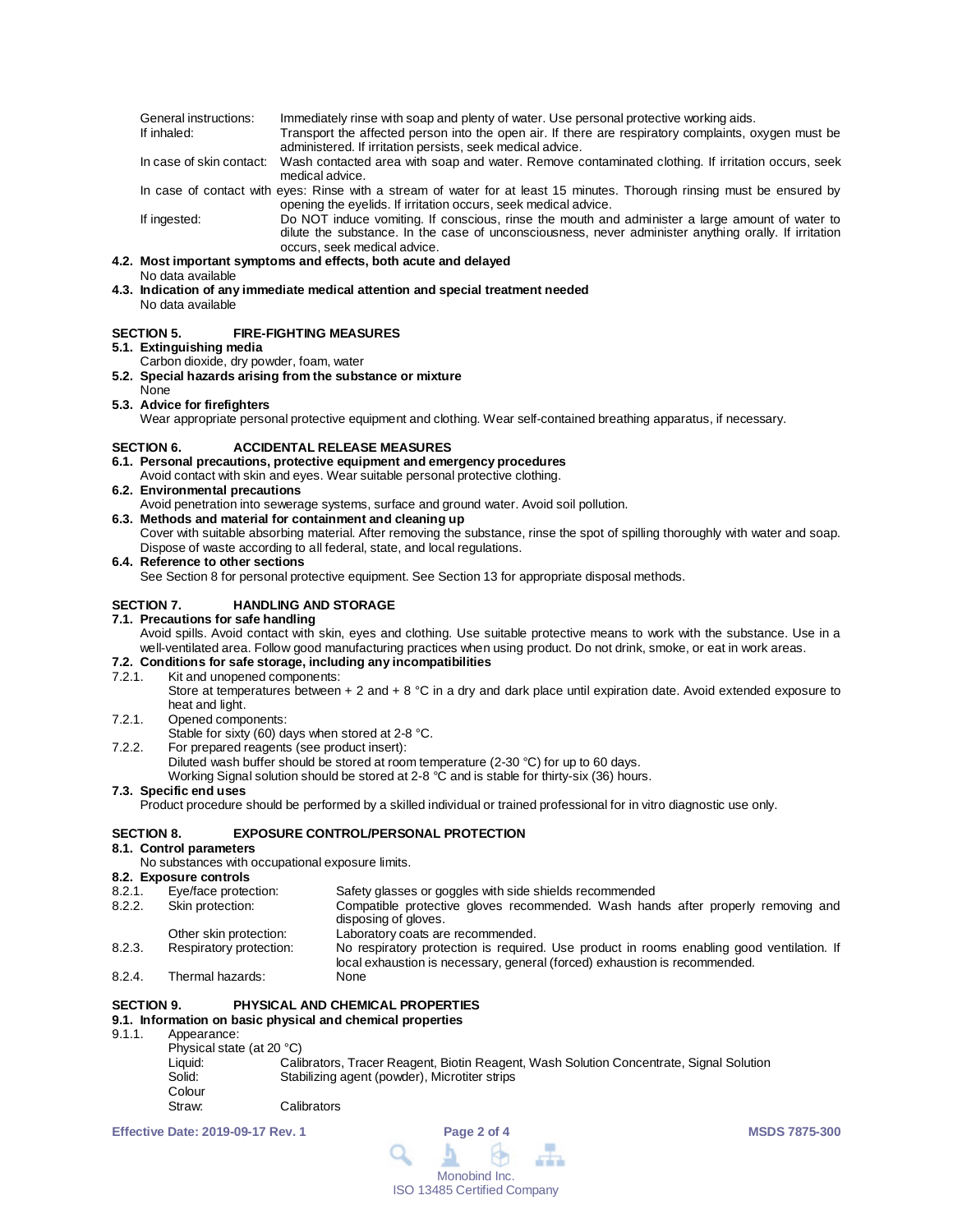|                                 | Red:                                                                 | Tracer Reagents, Neutralizing Agent                                                                                                                                                        |
|---------------------------------|----------------------------------------------------------------------|--------------------------------------------------------------------------------------------------------------------------------------------------------------------------------------------|
|                                 | Green:                                                               | Folate Biotin Reagent                                                                                                                                                                      |
|                                 | Blue:                                                                | Vit B12, Biotin Reagent                                                                                                                                                                    |
|                                 | Clear:                                                               | Signals, Wash, Releasing Agent, Stabilizing Agent                                                                                                                                          |
| 9.1.2.                          | Odour:                                                               | Stabilizing Agent (disagreeable odour)                                                                                                                                                     |
| 9.1.3.                          | Odour threshold:                                                     | Unknown                                                                                                                                                                                    |
| 9.1.4.                          | pH value:                                                            | Stop solution: $<$ 3<br>Calibrators: $7.4 \pm 0.2$                                                                                                                                         |
|                                 |                                                                      | Tracer Reagents: $7.3 \pm 0.2$                                                                                                                                                             |
|                                 |                                                                      | Biotins: $7.3 \pm 0.2$                                                                                                                                                                     |
|                                 |                                                                      | Microtiter strips: $7.5 \pm 0.2$                                                                                                                                                           |
|                                 |                                                                      | Wash Solution Concentrate: $8.8 \pm 0.2$                                                                                                                                                   |
|                                 |                                                                      | Substrate Reagent A: $9.0 \pm 0.2$                                                                                                                                                         |
|                                 |                                                                      | Substrate Reagent B: $5.0 \pm 0.2$                                                                                                                                                         |
| 9.1.5.                          | Melting point/freezing point:                                        | Not determined                                                                                                                                                                             |
| 9.1.6.                          | Initial boiling point/ boiling range:                                | Not determined                                                                                                                                                                             |
| 9.1.7.                          | Flash point:                                                         | Not applicable                                                                                                                                                                             |
| 9.1.8.                          | Evaporation rate:                                                    | Not determined                                                                                                                                                                             |
| 9.1.9.                          | Flammability (solid, gas):                                           | Not flammable                                                                                                                                                                              |
| 9.1.10.                         | Vapour pressure: Not determined                                      | Upper/lower flammability or explosive limits:<br>Not applicable                                                                                                                            |
| 9.1.11.<br>9.1.12.              | Vapour density:                                                      | Not determined                                                                                                                                                                             |
| 9.1.13.                         | Relative density:                                                    | Not determined                                                                                                                                                                             |
| 9.1.14.                         | Solubility:                                                          | Water soluble                                                                                                                                                                              |
| 9.1.15.                         | Partition coefficient: n-octanol/water:                              | Not determined                                                                                                                                                                             |
| 9.1.16.                         | Auto-ignition temperature:                                           | Not applicable                                                                                                                                                                             |
| 9.1.17.                         |                                                                      | Decomposition temperature: Not determined                                                                                                                                                  |
| 9.1.18.                         | Viscosity:                                                           | Not determined                                                                                                                                                                             |
| 9.1.19.                         | Explosive properties:                                                | None                                                                                                                                                                                       |
| 9.1.20.                         | Oxidising properties:<br>9.2. Other information                      | Not determined                                                                                                                                                                             |
| <b>None</b>                     |                                                                      |                                                                                                                                                                                            |
|                                 |                                                                      |                                                                                                                                                                                            |
| SECTION 10.<br>10.1. Reactivity |                                                                      | STABILITY AND REACTIVITY<br>No known reactivity hazards associated with product                                                                                                            |
|                                 | 10.2. Chemical stability<br>10.3. Possibility of hazardous reactions | Stable under recommended storage conditions                                                                                                                                                |
|                                 | No hazardous polymerization                                          |                                                                                                                                                                                            |
|                                 | 10.4. Conditions to avoid                                            |                                                                                                                                                                                            |
|                                 | Excessive heat and light                                             |                                                                                                                                                                                            |
|                                 | 10.5. Incompatible materials                                         |                                                                                                                                                                                            |
| Acids                           | 10.6. Hazardous decomposition products                               |                                                                                                                                                                                            |
|                                 | Not determined                                                       |                                                                                                                                                                                            |
|                                 |                                                                      |                                                                                                                                                                                            |
| <b>SECTION 11.</b>              |                                                                      | TOXICOLOGICAL INFORMATION:                                                                                                                                                                 |
|                                 | 11.1. Information on toxicological effects                           |                                                                                                                                                                                            |
| 11.1.1.                         | Acute toxicity:                                                      | Not determined                                                                                                                                                                             |
| 11.1.2.                         | Skin corrosion/irritation:                                           | Not determined                                                                                                                                                                             |
| 11.1.3.                         |                                                                      | Serious eye damage/irritation: Not determined                                                                                                                                              |
| 11.1.4.                         | Respiratory or skin sensitisation:                                   | Not determined                                                                                                                                                                             |
| 11.1.5.<br>11.1.6.              | Germ cell mutagenicity:<br>Carcinogenicity:                          | Not determined                                                                                                                                                                             |
|                                 |                                                                      | No component of this product present at levels $\geq 0.1\%$ is identified as probable, possible or<br>confirmed human carcinogen by NTP (National Toxicology Program), IARC (International |
|                                 |                                                                      | Agency for Research on Cancer), or OSHA (Occupational Safety & Health Administration)                                                                                                      |
| 11.1.7.                         |                                                                      |                                                                                                                                                                                            |
| 11.1.8.                         |                                                                      |                                                                                                                                                                                            |
|                                 | Reproductive toxicity:                                               | Not determined<br>Not determined                                                                                                                                                           |
| 11.1.9.                         | STOT-single exposure:<br>STOT-repeated exposure:                     | Not determined                                                                                                                                                                             |
| 11.1.10.                        | Aspiration hazard:                                                   | Not determined                                                                                                                                                                             |
| 11.1.11.                        | Information on likely routes of exposure:                            |                                                                                                                                                                                            |
|                                 | If ingested:                                                         | No known health effects                                                                                                                                                                    |
|                                 | If inhaled:                                                          | No known health effects                                                                                                                                                                    |
|                                 | If contact with skin:<br>If contact with eyes:                       | No known health effects<br>No known health effects                                                                                                                                         |

11.1.12. Symptoms related to the physical, chemical, and toxicological characteristics: None after short or long-term exposure

#### **SECTION 12. ECOLOGICAL INFORMATION 12.1.Toxicity**